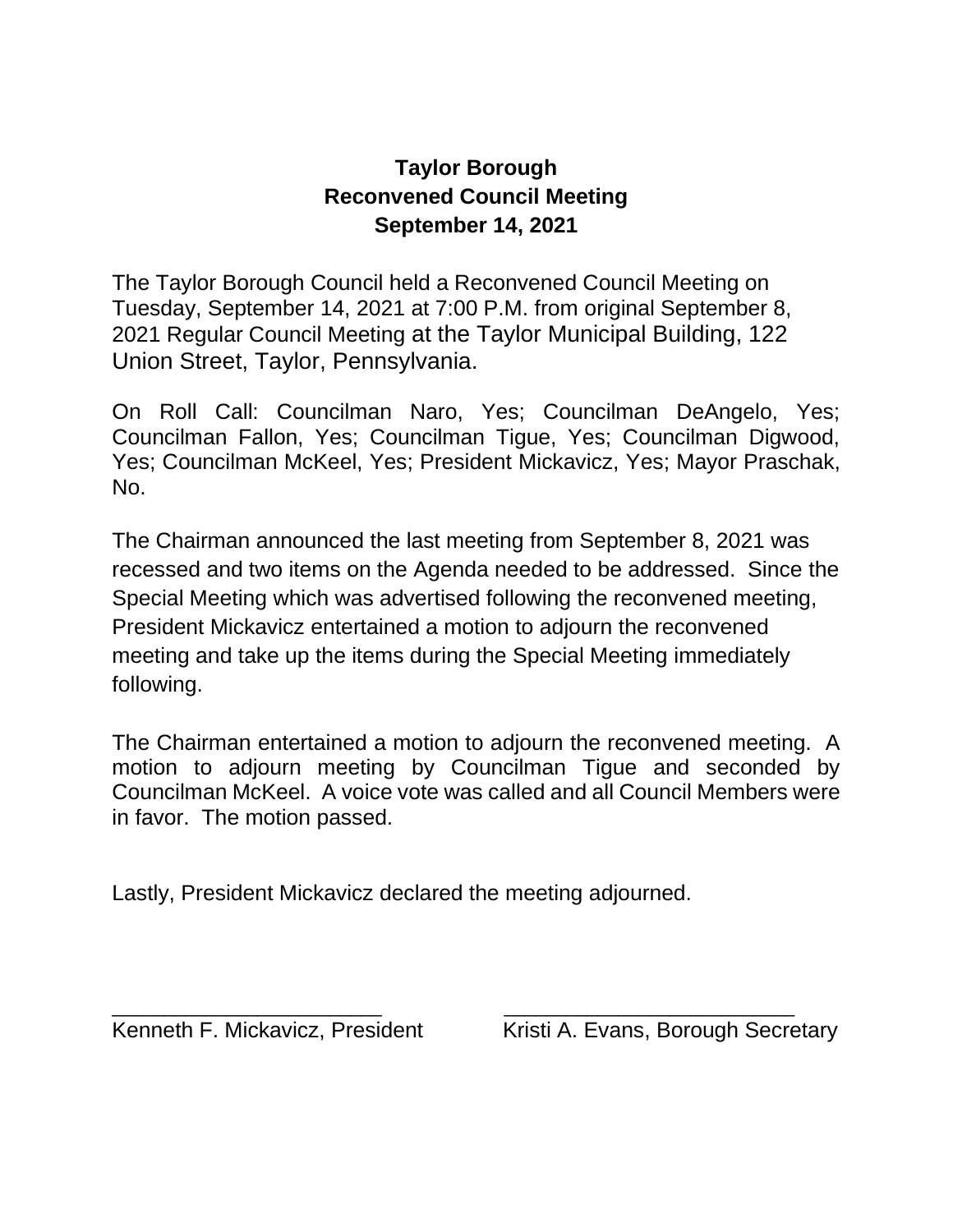## **Taylor Borough Special Council Meeting September 14, 2021**

The Taylor Borough Council held a Special Council Meeting on Tuesday, September 14, 2021 at 7:05 P.M. at the Taylor Municipal Building, 122 Union Street, Taylor, Pennsylvania.

On Roll Call: Councilman Naro, Yes; Councilman DeAngelo, Yes; Councilman Fallon, Yes; Councilman Tigue, Yes; Councilman Digwood, Yes; Councilman McKeel, Yes; President Mickavicz, Yes; Mayor Praschak, No.

Next, President Mickavicz asked the public if they had any comments or concerns regarding the agenda items. There were none.

Next, President Mickavicz entertained a motion to approve the paving of the rear parking lot of the Borough Building, amount not to exceed \$12,500.00. Mr. Zeleniak gave a brief overview for Option 2 which all bids were based on. (Excavation, sawcut, 3" base asphalt, roller seal and seam). The Taylor Borough received three bids – Lowest was from Conte Paving for \$12,500.00, H & K Group was \$17,659.84, and Stafursky Paving was \$19,500.00. President Mickavicz entertained a motion to approve the lowest bid from Conte Paving for \$12,500.00. A motion to accept by Councilman Digwood and seconded by Councilman Tigue. A voice vote was called and all Council Members were in favor. The motion passed.

Next, President Mickavicz entertained a motion to appoint Justin Tigue, Cross Mercado and Anthony Lima to the DPW Emergency Call-In List at an hourly rate of \$10.00 per hour on an as needed basis with no guarantee of hours. These three employees are being kept on from working the summer program which expired. A motion to accept by Councilman McKeel and seconded by Councilman DeAngelo. A roll call was made – Councilman Naro, Yes; Councilman DeAngelo, Yes; Councilman Fallon, Yes; Councilman Tigue, Abstained; Councilman Digwood, Yes; Councilman McKeel, Yes; President Mickavicz, Yes. The motion passed.